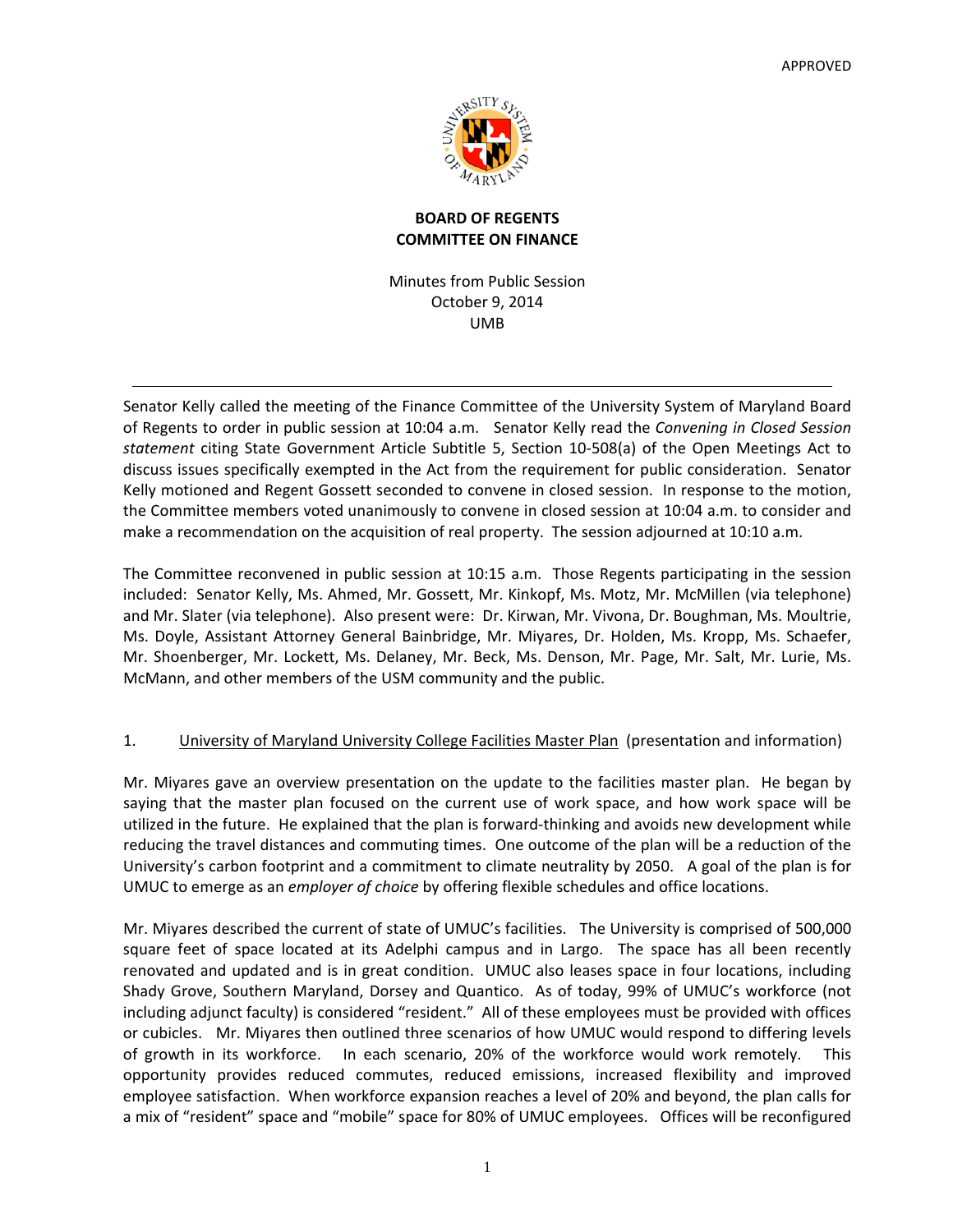and converted into space that can be reserved by day as needed by employees for office use—often referred to as *hoteling—*and rearranged in the evening and converted into classroom use. Mr. Miyares concluded by saying that the goals of the plan were to manage growth in its employee population, without requiring additional facilities while providing more flexibility to its future workforce. Regent Motz asked about the split of 80% (resident) / 20% (mobile) employees. Mr. Lockett responded that UMUC took a look at which jobs lend themselves to being performed remotely. He pointed out that industry standards show that on average, one in five jobs can be accomplished remotely, adding that currently a little more than 1% of UMUC's employees work remotely. Senator Kelly questioned whether the shift of employees out of the regular office setting could impact their ability to develop relationships with one another and hinder collaborative interactions. Mr. Miyares responded that the younger employees are already very connected via social media. He indicated that when these employees come in to the office once or twice a week, they will be linked with other employees in collaborative areas which will facilitate working together. When asked about productivity and possible employee isolation, Mr. Miyares pointed out that managers will need to be trained accordingly, and that if managed properly, the innovative model brings benefits to both the employee and employer.

Senator Kelly thanked Mr. Miyares for the presentation and indicated that the Committee would consider the master plan for action at its next meeting scheduled in November, in line with the Board's two‐step process for review and approval.

#### **The UMUC Facilities Master Plan will be on the November 20 agenda for consideration of approval by the Finance Committee.**

# 2. Amendments to USM Policy VIII-2.70 – Policy on Student Classification for Admission and Tuition Purposes (action)

Mr. Vivona summarized the item. The technical amendments to the policy are required to be in compliance with the federal law. Specifically, with the passage of the Veterans Access, Choice, and Accountability Act by Congress, institutions must charge veterans a tuition rate that is the same as the in‐state rate for residents. He further noted that costs are expected to be minimal, and in some cases, this action might help with enrollments.

### **The Finance Committee recommended that the Board of Regents adopt the proposed amendments to the USM's Student Classification policy as presented.**

(Regent Gossett moved recommendation, seconded by Regent Slater, unanimously approved)